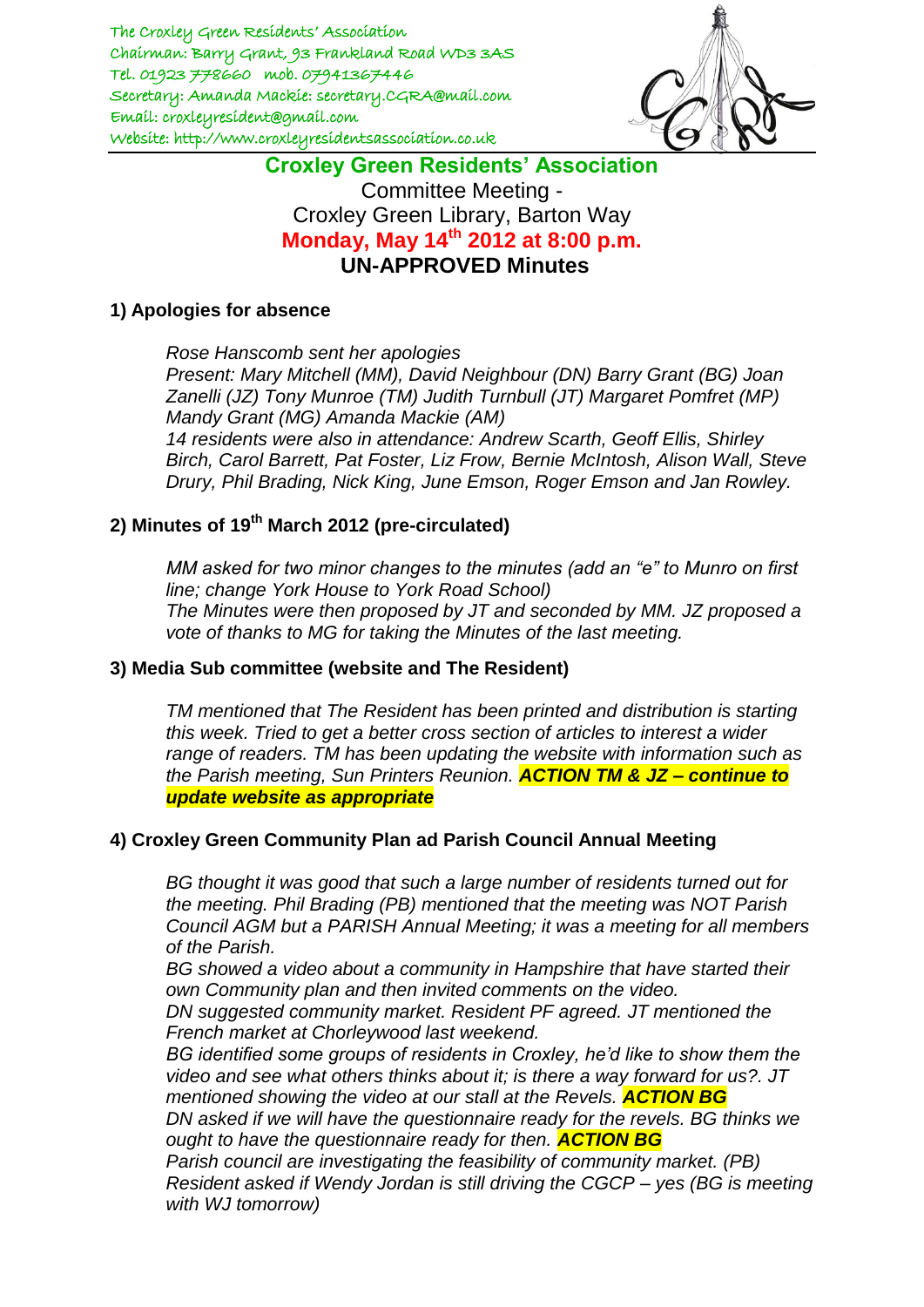

#### **5) Secondary school sites and LPF consultation**

*Still waiting for District Council to publish results of consultation. Was due at the end of April. PB – final draft of preferred site allocation document should come to next Executive Committee, then to Secretary of State and then will go to public investigation.* 

*BG – TRDC recommending site at bottom of Baldwin's Lane. PB – Herts CC have said there must be two sites in Three Rivers, one of which must be in Croxley Green. IF this doesn't happen Three Rivers LPF will fail and will have to go to public consultation again.*

*Resident asked – why Croxley? PB says it must be east of Rickmansworth. Herts CC have said there must be 2 sites.* 

*BG – wouldn't it be better to take site out as it's Green Belt? PB – might have weakened council's stand on Green Belt. Better that HCC have to justify their site. LU would like to put 60 houses AND school on that site.* 

*BG – use Royal Mail site – PB – not evaluated by HCC because it was not known about at the time. But at just over 5ha it is not large enough. There needs to be a detached playing field available. PB feels that we need to let the preferred site go forward and then challenge it at public investigation.* 

*Resident – we should be looking at Royal Mail site; plenty of space there. PB feels that this should be brought up when LPF is brought back to public investigation and questions asked about why HCC haven't looked further into the site. BG – conflict of LPF and Green Belt policy?*

*BG knows that Watford will be doing a consultation in the autumn and that the Royal Mail site may well be identified for housing at that point. MG thinks that this will mean there is no going back and that the school could never be sited there. Also in the current economic climate in 5 years time other sites could be available that are more suitable. PB replied that schools have to be in the LDF. If we don't have an approved site, many other sites may be much more at risk. TRDC have gone back to HCC and asked why we need two sites and* 

*have explained that TRDC are in a difficult situation.* 

*DN says that a school at the bottom of Baldwin's Lane will end up with Watford pupils not Croxley Green pupils. Alison Wall asked about Langleybury School – it has been bought up by The Grove to be turned into a conference site.*

*June Emson asked what the point of the consultation was as it was felt that the result was likely to be very much against the school being sited at Baldwin's Lane.* 

*Pat Foster has heard that Oxhey need a secondary school. Question about free schools, academies. Also discussion about Reach Learning and sites in Mill End.* 

*HCC are also in discussion with secondary schools to see if they can take extra pupils.* 

*Andrew Scarth - Historically there was an even distribution of secondary schools. Decline of birth rate, meant schools were closed, dwindling roles etc. The rise in birth rate was not predicted; parental choice is also causing problems.*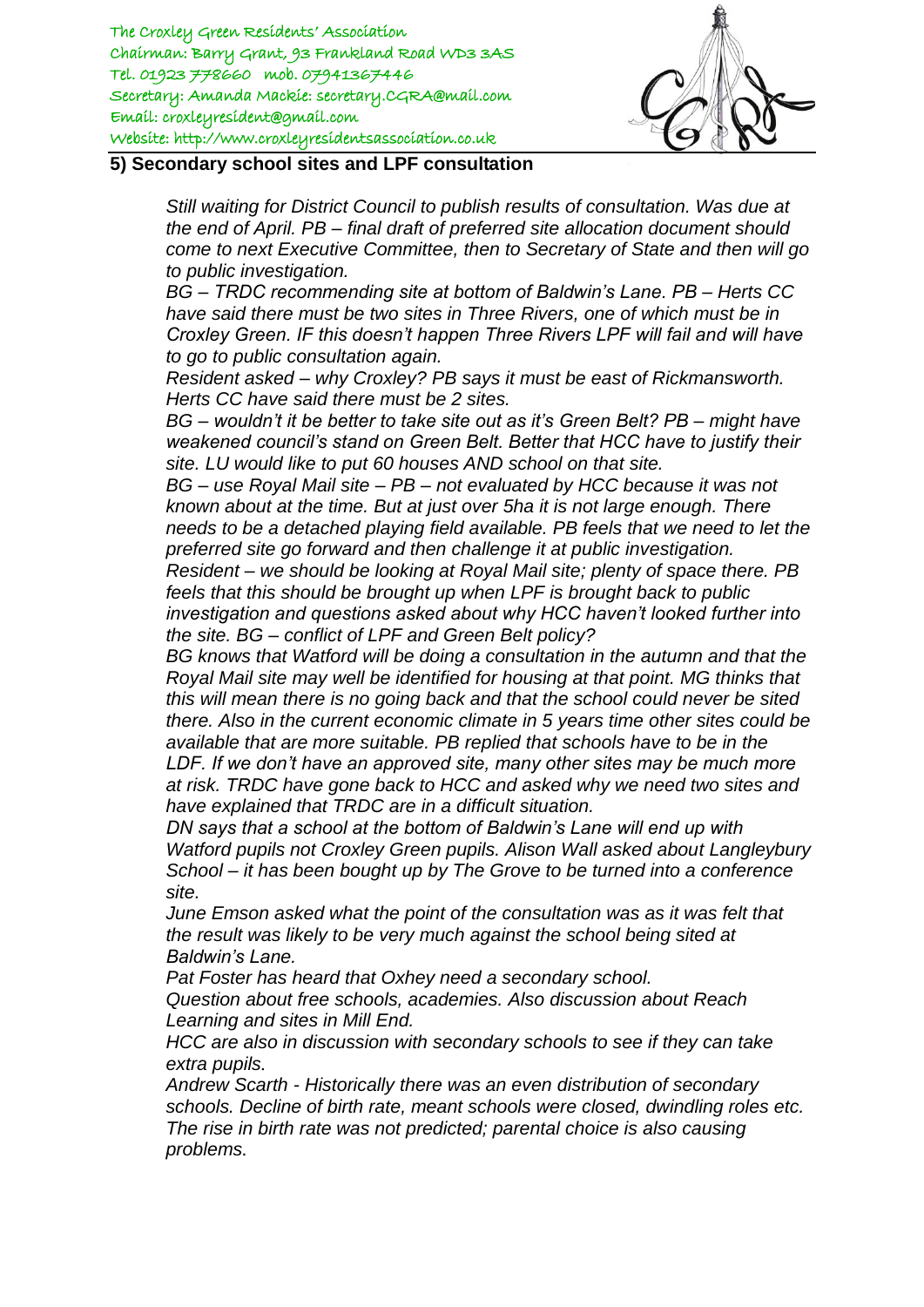

### **6) TFL and Herts CC public consultation re Croxley Link**

*We've received notification that there will be a public enquiry. Letter to Secretary of State from BG has had a response. Croxley Rail Link took it as a complaint, although it wasn't necessarily so. Answers to questions seem to bring up more questions. Originally the budget was £170million, now £120 million. BG had asked about how these figures have been obtained. BG asked how the shortfall might be covered – HCC. There will be an agreement between HCC and LU.* 

*Trees around the railway will help with excessive noise. BG thinks a public enquiry is needed to uncover all the facts. Land swap – part of the park under the link has been proposed to be swapped for the smallholding site near the second village green.* 

*Resident asked about why the land is being sold even though the project isn't going ahead. TRDC rejected the swap. Is it worth objecting to the sale of the land?* 

*Croxley Rail link believe the land swap will be going ahead. RE asked if the information about the land being potentially contaminated and used as a play area has been mentioned.* 

*BG also asked about changes at Moor Park Station; didn't get the answers he needed.* 

*General discussion about the link; is there a need for it? How will it benefit people? Is it just about the hospital? It will not benefit Croxley? Hospital will have virtually no parking because of the rail link?* 

## **7) Croxley Green Road Safety Committee update**

*TM reported back about the first meeting under the new chair (Clr Janet Martin). A copy of the Minutes of the meeting is held in the file with CGRA Minutes.* 

*Steve Drury suggested that all groups in Croxley should write to Herts CC to ask for upgrading of Barton Way as it is clear that the buses are causing problems and the road desperately needs upgrading. There is planning for improvements to the road due to flooding issues. ACTION BG*

*Also SD reported that signage for speed limits down The Green. Lots of general discussion about the crossing near the Shell garage on Watford Road; suggestions about how to improve it, right filter lane, also what will happen when (if) Tesco build on the site. PB asked Highways Dept at Herts CC for a site visit which it is anticipated that Road Safety Committee members can attend.*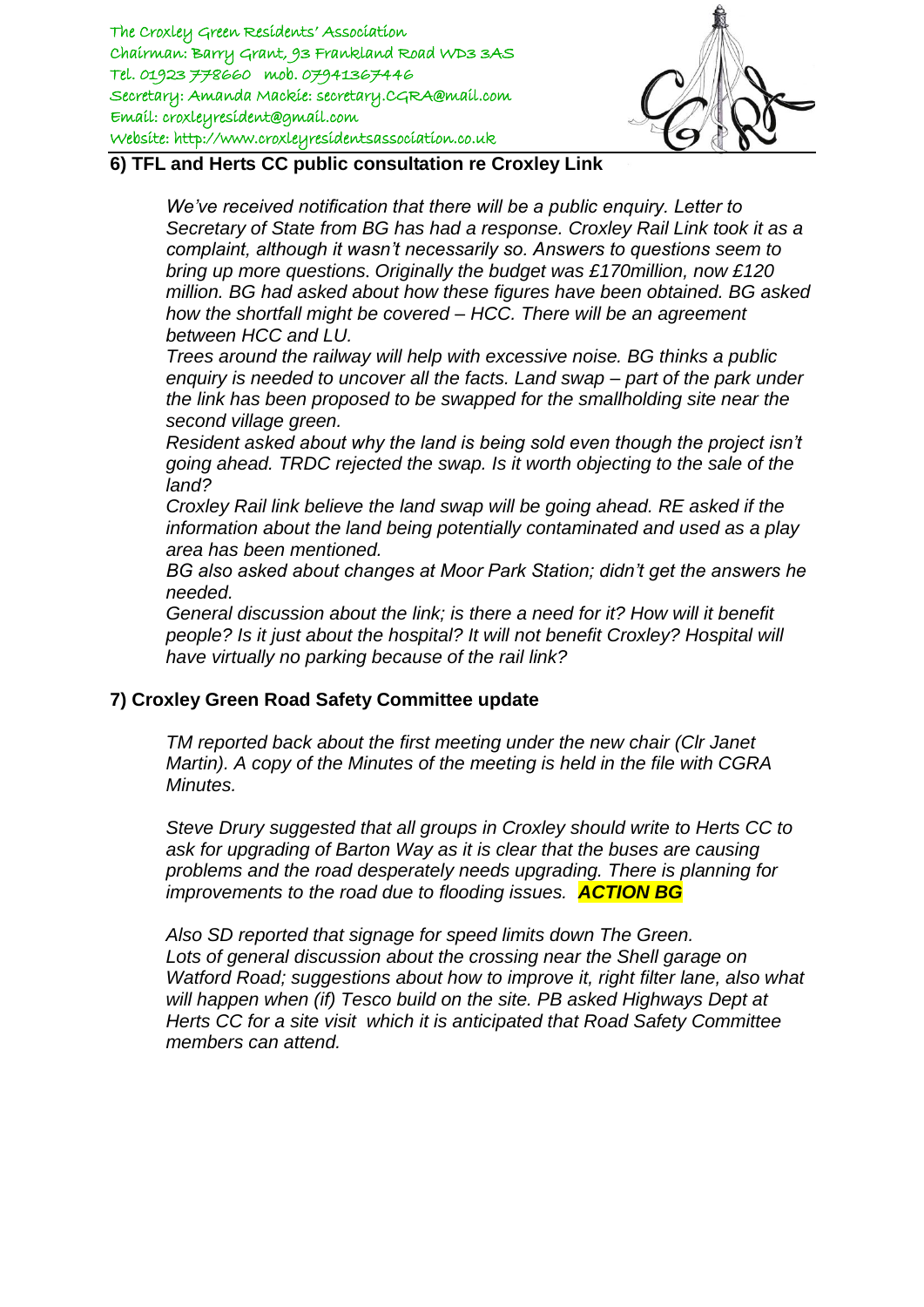

## **8) Neighbourhood Watch/OWL**

*Andrew Scarth, Deputy District Co-ordinator and Geoff Ellis, Area Coordinator; were asked to attend by Steve Jacob PCSO. Neighbourhood Watch want to work in partnership with CGRA to spread word. Area coordinators are difficult to come by, so now AS is asking for road co-ordinators. North Croxley is particularly difficult to engage with. AS also asked how many are logged on to OWL – large number of those present were. OWL spreads Police news about crimes and also allows residents to work together with safer neighbourhoods scheme to keep areas safe. AS mentioned smart water as well. JZ mentioned that OWL are good at replying to any concerns. DN mentioned that disabled residents can also get support to safeguard their property through OWL. ACTION article in The Resident. AM to email AS and cc in BG with reference to an email that can be forwarded to the CGRA mailing list TM to put a link on the website*

*Suggestion that AS could use My Croxley for a snippet. JT asked if the lights being turned out at night had made any difference to crime; levels have actually gone down.* 

## **9) Projects:**

## **a) Boundary walk and footpaths**

*BG reported back; there is some funding - PC are applying for this. Should be set up sooner rather than later. SD has also put in £200 from his County Councilor budget allocation. DN asked about a leaflet for the walk. MP has some leaflets from the past about walks on the Green and Common Moor. Suggestion that these could be put into The Resident and on the website so people can download. ACTION TM & MP*

## **b) Jubilee and Olympic celebrations**

*Bank Holiday 4th June at Barton Way park 12:00 p.m. – 3:00 p.m. Cllr Janet Martin has been organising it. Plea for band, such as a brass band. Would CGRA want a stall there? Keep Croxley Green group will be there. Any more ideas to be passed to Mandy Grant or to Janet Martin*

## **c) Revels**

*Members of committee will discuss this amongst themselves. MM thinks we ought not to have a CGRA stall but maybe help out with Community Plan.* **<b>***BG will speak with Wendy Jordan about this*

## **10) Finance**

*MM reported back; nothing much has happened since last meeting. £3700 in bank. We may want to continue to subscribe to CPRE. PB mentioned that the PC are members and we could use that. Annual membership is only £34 so it was decided we would resubscribe.*

## **11) Any Other Business**